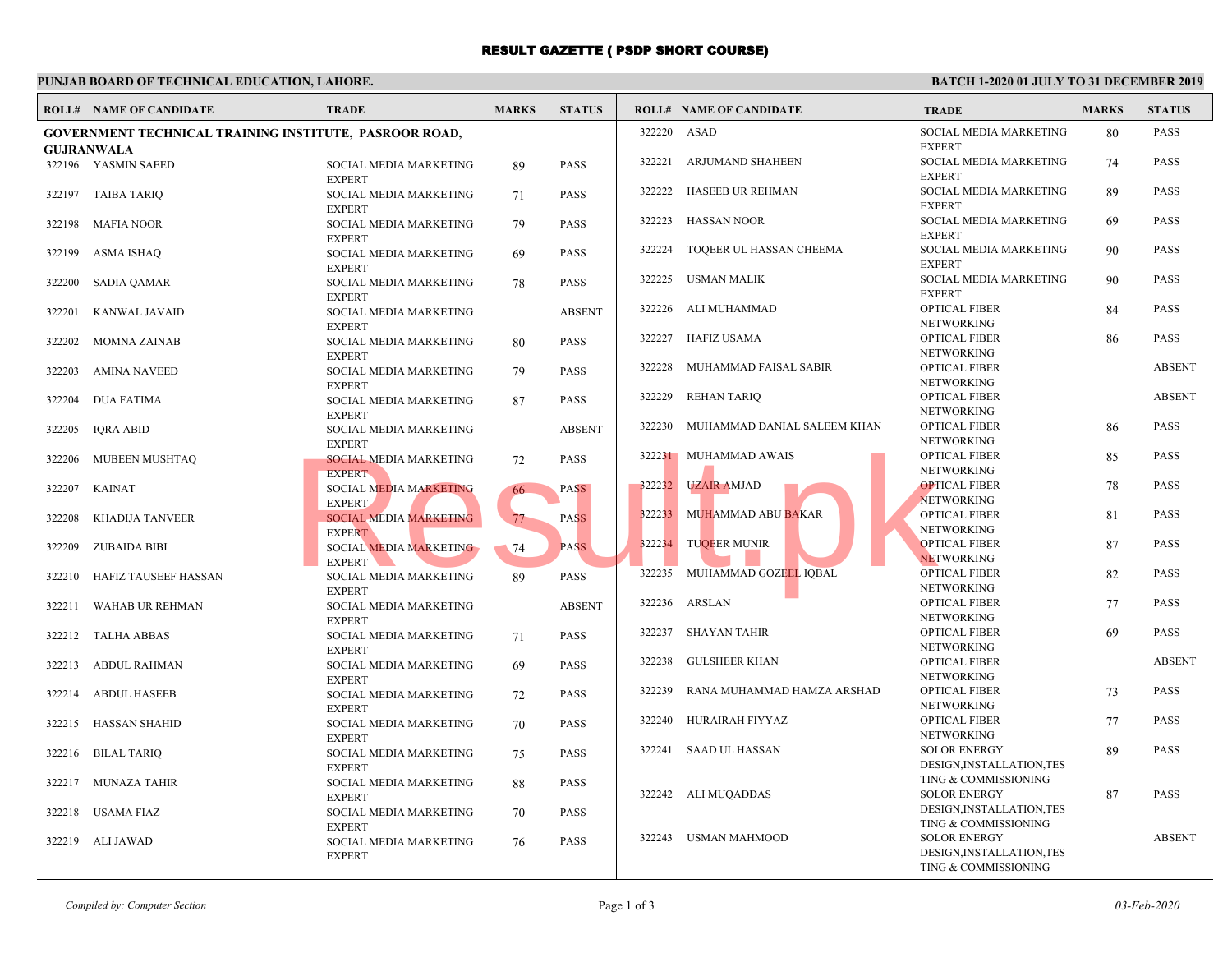## RESULT GAZETTE ( PSDP SHORT COURSE)

### **PUNJAB BOARD OF TECHNICAL EDUCATION, LAHORE. BA ROLL# NAME OF CANDIDATE TRADE MARKS STATUS ROLL# NAME OF CANDIDATE TRADE MARKS STATUS** SOLOR ENERGY 81 PASS DESIGN,INSTALLATION,TES TING & COMMISSIONING 322244 ARSLAN SALEEM SOLOR ENERGY 87 PASS DESIGN,INSTALLATION,TES TING & COMMISSIONING 322245 MUHAMMAD AWAIS SOLOR ENERGY 76 PASS DESIGN,INSTALLATION,TES TING & COMMISSIONING 322246 MUHAMMAD ALI HAYAT [SOLOR ENERGY ABSENT](http://www.result.pk/) DESIGN,INSTALLATION,TES TING & COMMISSIONING 322247 KHALID HAMZA SOLOR ENERGY ABSENT DESIGN,INSTALLATION,TES TING & COMMISSIONING 322248 AFAQ AMJAD SOLOR ENERGY ABSENT DESIGN,INSTALLATION,TES TING & COMMISSIONING 322249 SULTAN ALI SOLOR ENERGY ABSENT DESIGN,INSTALLATION,TES TING & COMMISSIONING 322250 HASSAN SHAHID SOLOR ENERGY ABSENT DESIGN,INSTALLATION,TES TING & COMMISSIONING 322251 RAHEEL BUTT SOLOR ENERGY ABSENT DESIGN,INSTALLATION,TES TING & COMMISSIONING 322252 QASIM MAQBOOL SOLOR ENERGY ABSENT DESIGN,INSTALLATION,TES TING & COMMISSIONING 322253 HAFIZ MUHAMMAD SAJAAD SOLOR ENERGY 76 PASS DESIGN,INSTALLATION,TES TING & COMMISSIONING 322254 ZAIN UL ABDEEN SOLOR ENERGY ABSENT DESIGN,INSTALLATION,TES TING & COMMISSIONING 322255 MUDASSAR HUSSAIN **LIGHT ENGINEERING SERVICE CENTRE, SMALL INDUSTRIES ESTATE NO.1, G.T ROAD,, GUJRANWALA** INJECTION MOULDING 73 PASS MACHINE OPERATOR 322256 MUHAMMAD FURQAN MUNAWAR INJECTION MOULDING  $71$  PASS MACHINE OPERATOR 322257 TALHA ASIF INJECTION MOULDING 89 PASS MACHINE OPERATOR 322258 MUHAMMAD ANEES NASIR INJECTION MOULDING ABSENT MACHINE OPERATOR 322259 MUHAMMAD RAMZAN INJECTION MOULDING ABSENT MACHINE OPERATOR 322260 MUHAMMAD FURQAN INJECTION MOULDING 67 PASS MACHINE OPERATOR 322261 MUHAMMAD RAFIQUE INJECT MACH 322262 AMAN ULLAH INJEC<sup>t</sup> **MACH**  322263 MUHAMMAD SAQIB QASIM INJEC<sup>T</sup> MACH 322264 URWAH BIN SIKANDAR INJEC<sup>t</sup> **MACH**  322265 ANAS MUAWYA INJEC<sup>t</sup> **MACH**  322266 TALHA INJEC<sup>t</sup> **MACH**  322267 DANISH INJEC<sup>t</sup> **MACH**  322268 HUSSNAIN INJEC<sup>t</sup> **MACH**  322269 MUHAMMAD HANAN INJEC<sup>t</sup> **MACH**  322270 AHSAN RAZA INJEC<sup>t</sup> MACH 322271 FARYAD ALI PASHA INJEC<sup>t</sup> MACH 322272 ABDUL HASEEB JANJUA INJEC<sup>t</sup> **MACH**  322273 MUHAMMAD HAMZA INJEC<sup>t</sup> MACH 322274 MUHAMMAD TUBASSUM INJEC<sup>t</sup> MACH 322275 BASIT ALI **INJECT** MACH 322276 SHOAIB INJEC<sup>t</sup> MACH 322277 SAMI ULLAH INJEC<sup>t</sup> **MACH**  322278 ALI RAZA RAFIQE INJEC<sup>t</sup> **MACH**  322279 ADNAN INJEC<sup>t</sup> MACH 322280 SODAGAR HAMEED BHATTI **GOVERNMENT TECHNICAL TRAINING INSTITUTE, I KHAN** 322387 ALI HASSAN INDUS 322388 MAKSOOD AKHTAR INDUS 322389 AHMAD HABIB INDUS 322390 ASAD HABIB INDUS 322391 SAQIB AMIN INDUS 322392 SABIR ALI INDUS 322393 JAVED IOBAL INDUS ESIGN, INSTALLATION, TES<br>
TING & COMMISSIONING<br>
SOLOR ENERGY<br>
TING & COMMISSIONING<br>
SOLOR ENERGY<br>
DESIGN, INSTALLATION, TES<br>
TING & COMMISSIONING<br>
TING & COMMISSIONING<br>
TING & COMMISSIONING<br>
TING & COMMISSIONING<br>
TING & CO